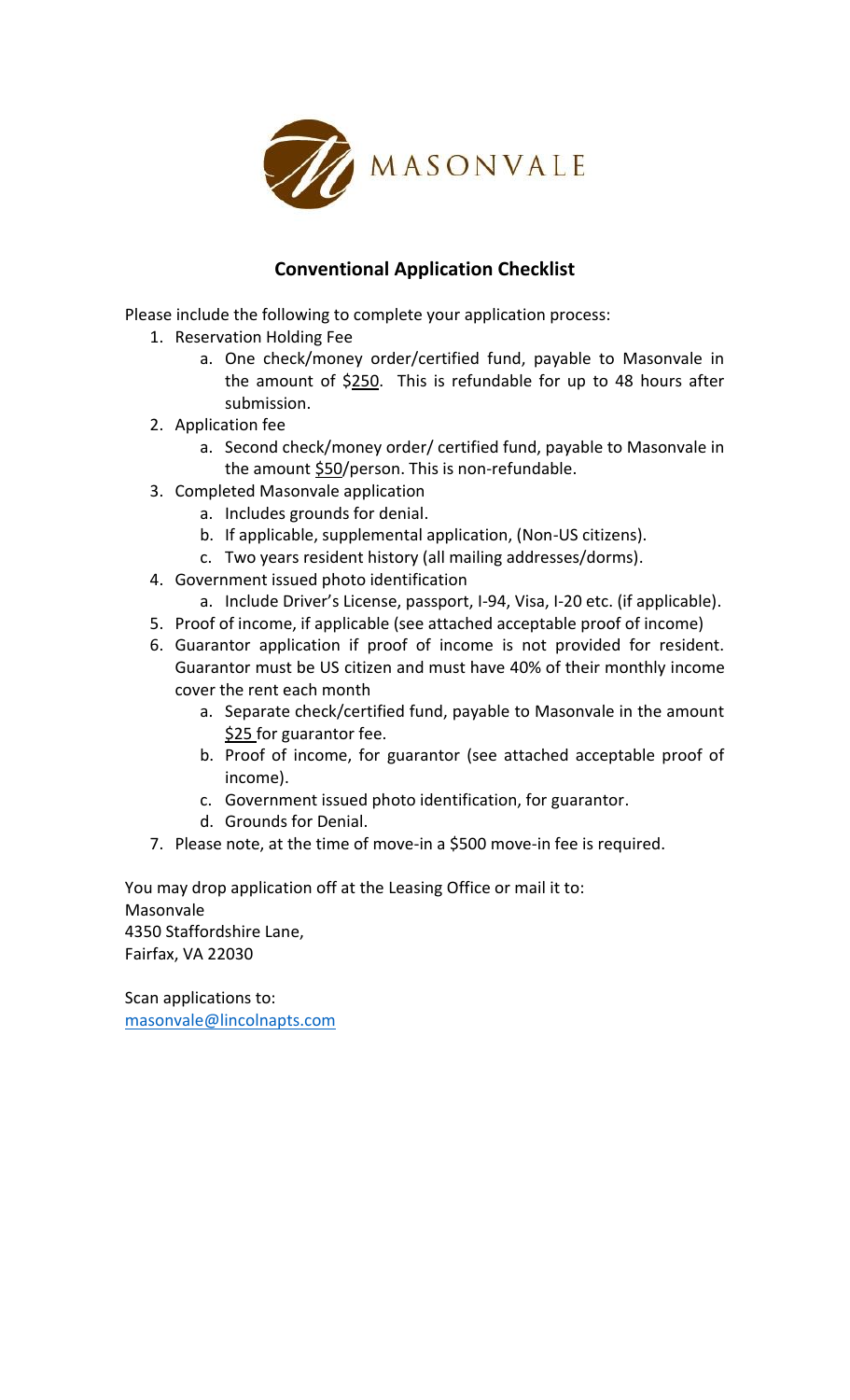### **APPLICATION CRITERIA**

All applicants for residency will be processed through a credit-reporting agency. All adults 18 years of age or older, or emancipated minors with written proof of emancipation, must complete and sign an application. Lincoln does not discriminate on the basis of race, color, religion, sex, familial status, national origin, handicap, or any other protected class recognized under applicable federal, state and/or local law. Provided, however, if the property has been designated as a senior community: (i) the community is exempt from familial status discrimination under federal law; (ii) the community is intended to qualify as housing for older persons pursuant to the federal Fair Housing Act; and (iii) at least 80% of the community's occupied units will be occupied by at least 1 person 55 years of age or older.<sup>1</sup>

In reviewing the application, the following criteria will be used to determine the applicant's suitability for residency.<sup>2</sup>

#### 1. **CREDIT**

All credit status for the last two (2) years will be checked through the appropriate **Credit Bureau**. A minimum credit score of 550 is required. Lincoln will make an exception to the minimum credit score requirement of 550 for applicants with a "0" credit score, if such score is solely a result of insufficient credit information to generate a credit score and not based on any negative credit history. .For applicants with a credit score of 549 to 500, if allowed by applicable law, exceptions to the minimum credit score requirement will be made upon (i) an applicant providing a guarantor/co-signor for the lease that meets all credit requirements, or (ii) an applicant providing an additional deposit in the amount of one times (1x) expected monthly rental amount. No exception will be made for credit scores of 499 to 1. Guarantors will be required to have a minimum credit score of 675. In circumstances of a social security number alert, applicant will be required to complete an additional Social Security Number (SSN) Verification Form and pay a \$6 processing fee or the application process will terminate without approval.

#### 2. **RESIDENCE OR RENTAL HISTORY**

The last two (2) years residence or rental history is required. All appropriate phone numbers and addresses, and where this information may be **VERIFIED**, must appear on the occupancy application. *The credit report and other sources of rental history will be checked to verify resident and rental history information.* Applicants with a rental history reflecting either six (6) or more late payments *OR* four (4) or more NSF checks received within the relevant two (2) year period will be denied. In addition, all resident rental history within the relevant two (2) year period must be free of rental housing evictions and landlord debt in excess of \$1,500 or the application will be denied. Applicants with a history of landlord debt in an amount less than \$1,500 will be approved upon providing sufficient proof of payment of, or release from, such outstanding debt and payment of an additional deposit, if allowed by law, in the amount of one times  $(1x)$  the expected monthly rental amount. Applicants with outstanding debt to any Lincoln Property Company affiliate – unrestricted by the two (2) year time period set forth above  $-$  (i) must pay any balance under \$1,500 in full, or obtain a release therefrom, and pay an additional deposit, if allowed by law, in the amount of one time  $(1x)$  the expected monthly rental amount, or (ii) will be denied for any debt in excess of \$1,500 unless, upon request and review, such applicant is able to obtain a release therefrom.

#### 3. **INCOME**

l

Applicant's income will be verified. Management will accept any legal, verifiable source of income paid directly to the applicant or a representative of the applicant. Legal sources of income include, but are not limited to, the following: employment income, retirement benefits, spousal/child support, I20s, savings accounts, welfare, Social Security disability benefits, housing choice vouchers, or any other legal, verifiable source of income. Monthly rent cannot exceed 40% of total gross monthly income for approved applicant(s). If the property participates in the section 8 housing program, income requirements will apply to the household's share of the monthly rent. If allowed by applicable law,

<sup>&</sup>lt;sup>1</sup> For senior communities, any of the following documents are considered reliable documentation of the age of occupants residing in a unit: (i) driver's license; (ii) birth certificate; (iii) passport; (iv) immigration card; (v) military identification; (vi) any other state, local, national or international official documents containing a birthdate of comparable liability; or (vii) a certification in a lease, application, affidavit or other document signed by any member of the household age 18 or older asserting that at least 1 person in the unit is 55 years of age or older.

<sup>&</sup>lt;sup>2</sup> These criteria do not constitute a representation or warranty that everyone residing within the community meets the requirements. For example, there may be persons who have resided within the community since before these criteria were established. In addition, Lincoln's ability to confirm compliance with the represented criteria is limited to the various credit reporting services used. Lincoln also has an appeals process by which applicants may provide evidence of circumstances to mitigate negative criminal activity and seek exception after individualized review and assessment.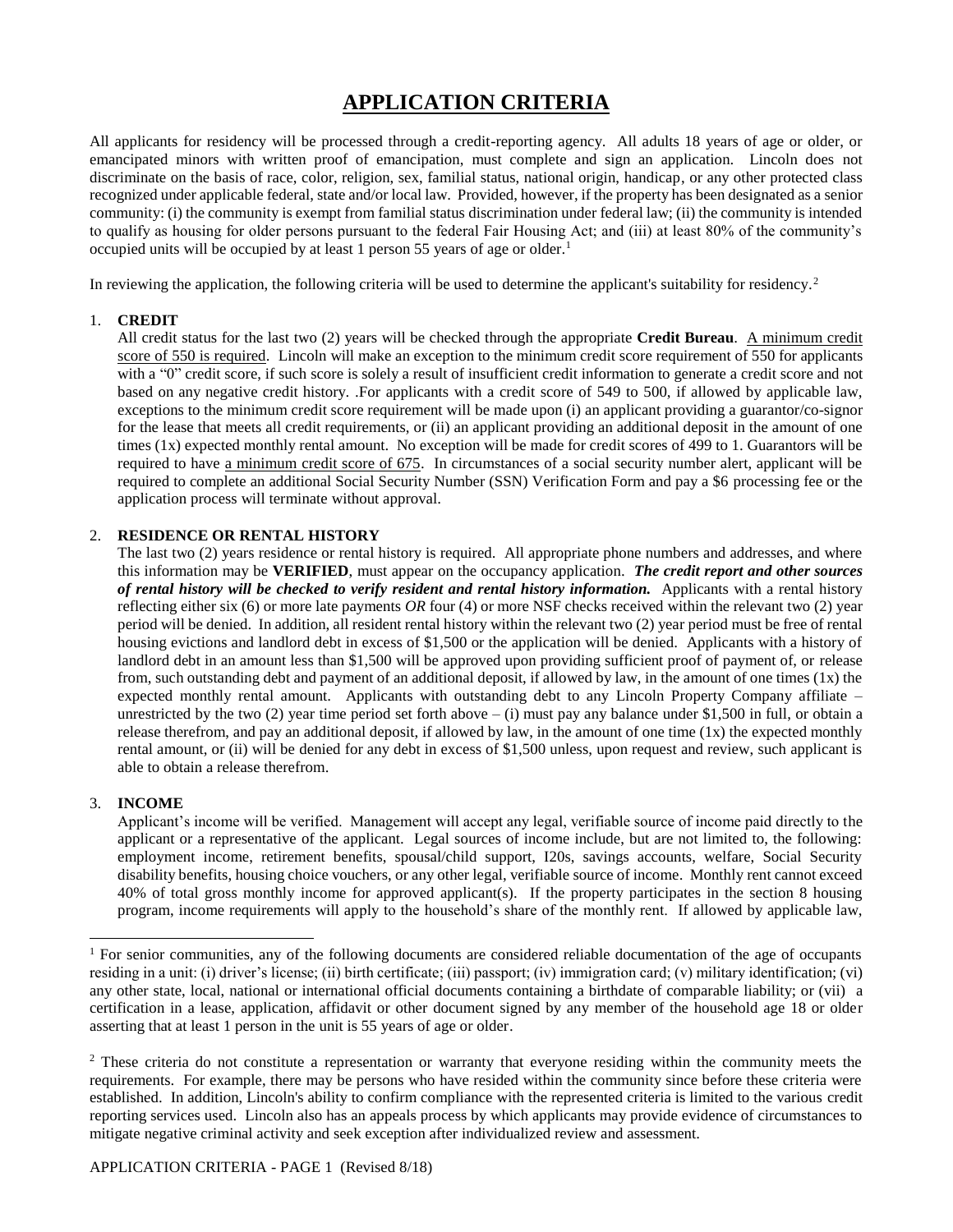exceptions to the percentage of gross monthly income requirement will be made only upon (i) an applicant providing a guarantor/co-signor for the lease that meets all credit requirements and for whom the monthly rental amount does not exceed 20% of their total gross monthly income, or (ii) an applicant providing an additional deposit in the amount of the household's share of the expected monthly rental amount.

#### **4. CRIMINAL HISTORY**

The criminal records of all household members over the age of 18 will be checked and reviewed for certain felony and Class A misdemeanor offenses. The information gathered as the result of this check would affect the approval of the application as follows:

A. Applicants with any of the following felony convictions (or similarly classified offenses in jurisdictions outside of Texas) in the twenty (20) year period preceding the date of application will be automatically denied approval: murder, capital murder, aggravated kidnapping, sexual assault, aggravated sexual assault, indecency with a child, sexual performance by child, first degree criminal solicitation, compelling prostitution, trafficking of persons, aggravated robbery, burglary if committed with the intent to commit felony sexual assault, aggravated sexual assault, sexual abuse of a child, or prohibited sexual conduct, offenses under Section 481.134(c), (d), (e) or (f) of the Texas Health and Safety Code (or, such applicable state law, if allowed by law) if it is shown that the offender has been previously convicted of an offense for which punishment was increased under the aforementioned sections, offenses under Section 481.140 of the Texas Health and Safety Code (or similarly classified offenses in jurisdictions outside of Texas) relating to any felony conviction increased in punishment as a result of use of a child in commission of such offenses, and any offense where the offender used or exhibited a deadly weapon during the commission of a felony offense or during immediate flight therefrom.

 B. Applicants will be automatically denied for any prior conviction for manufacturing or distribution of a controlled substance (or similarly classified offenses in jurisdictions outside of Texas).

C. Applicants will be automatically denied if they are currently subject to a registration requirement under Article 62.001, Code of Criminal Procedure, Sex Offender Registration Program (or similar Sex Offender Registration Programs in jurisdictions outside of Texas).

D. Any other felony or Class A misdemeanor conviction other than those set forth in 4.A. above related to violent criminal activity (or similarly classified offenses in jurisdictions outside of Texas) will result in denial if the conviction occurred in the seven (7) year period preceding the date of application.

E. Any conviction of Theft under Texas Penal Code Sections 31.03 (as defined by 31.06) or 31.04 related to Theft by Check or Theft of Services (or similarly classified offenses in jurisdictions outside of Texas) in the three (3) year period preceding the date of application will result in conditional approval and, if allowed by law, require the applicant to agree to pay all amounts due and payable by applicant within the initial lease term (including all rental payments, deposits, and other lease charges) with certified funds.

F. Notwithstanding the above, any applicant may provide documentation disputing the negative criminal activity or provide evidence of circumstances that mitigates the negative criminal activity. Any request for reconsideration of a denial of tenancy due to criminal activity shall be submitted within fifteen (15) calendar days of such denial and management shall make a determination, within twenty-one (21) calendar days thereafter, as to whether to uphold the denial of tenancy.

G. Failure to accurately report any criminal activity constitutes a non-curable material falsification and is grounds for termination of tenancy regardless of when such material falsification is discovered.

#### **5. NON U.S. CITIZENS**

Non-U.S. Citizens must be able to provide documentation from U.S. Immigration to verify legal residency in the United States as of the effective date of the lease agreement.

#### **6. OCCUPANCY POLICY**

A maximum of two persons per bedroom plus a child under two (2) years old will be allowed to occupy a unit or as may be restricted by applicable state or municipal code.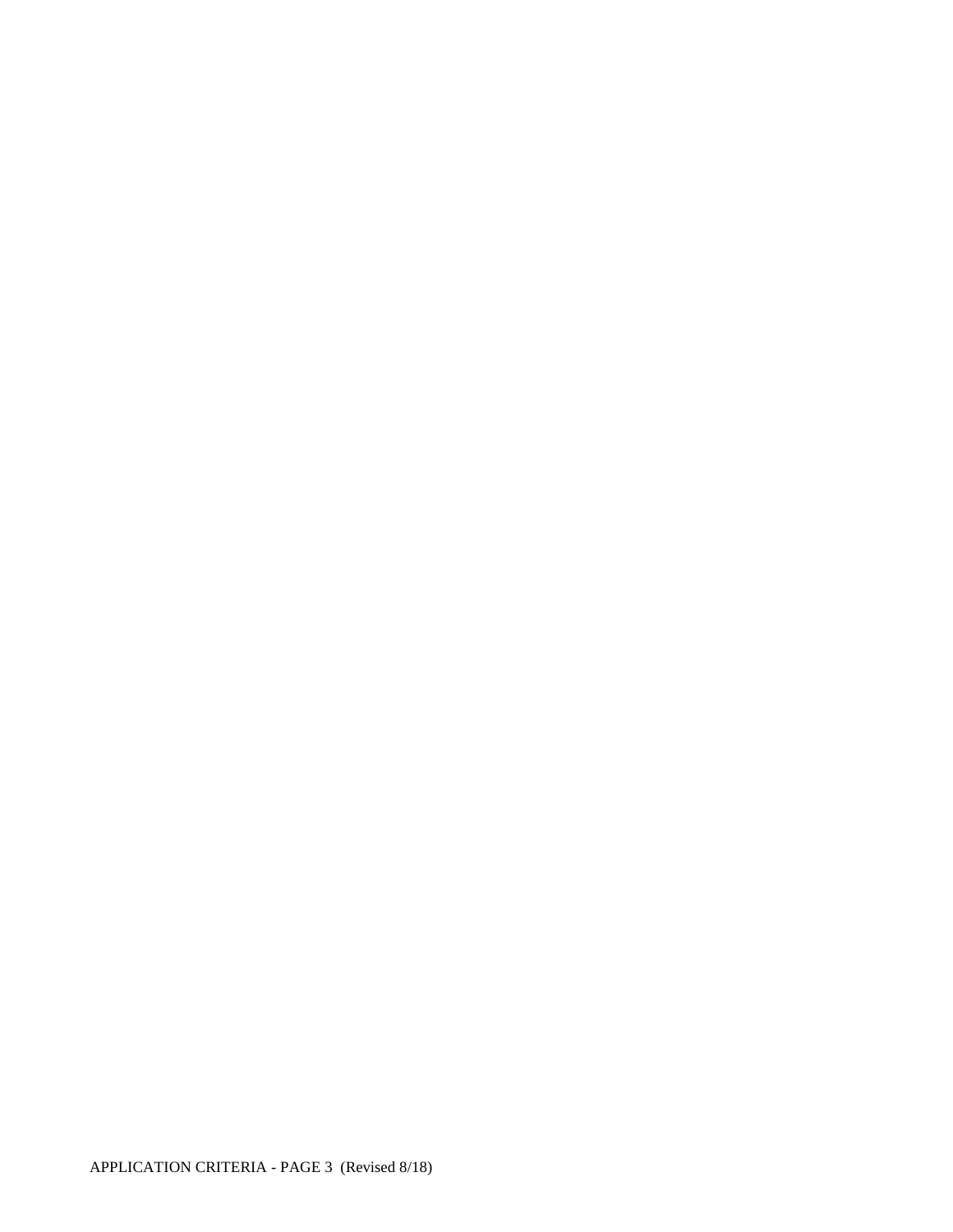**PLEASE TAKE YOUR TIME AND FILL OUT YOUR APPLICATION THOROUGHLY TO ENSURE TIMELY PROCESSING.** FAILURE TO PROVIDE REQUESTED INFORMATION WILL RESULT IN DENIAL OF THE APPLICATION.

**Signing this acknowledgment indicates that you have had the opportunity to review the landlord's resident selection criteria. The resident selection criteria include factors such as criminal history, credit history, current income and rental history. If you do not meet the selection criteria, or if you provide inaccurate or incomplete information, your application may be rejected and your application fee will not be refunded.**

| <b>Applicant Signature</b> | Date: the contract of the contract of the contract of the contract of the contract of the contract of the contract of the contract of the contract of the contract of the contract of the contract of the contract of the cont |
|----------------------------|--------------------------------------------------------------------------------------------------------------------------------------------------------------------------------------------------------------------------------|
| <b>Applicant Signature</b> |                                                                                                                                                                                                                                |
| <b>Applicant Signature</b> |                                                                                                                                                                                                                                |
|                            | $\bigoplus$                                                                                                                                                                                                                    |

EQUAL HOUSING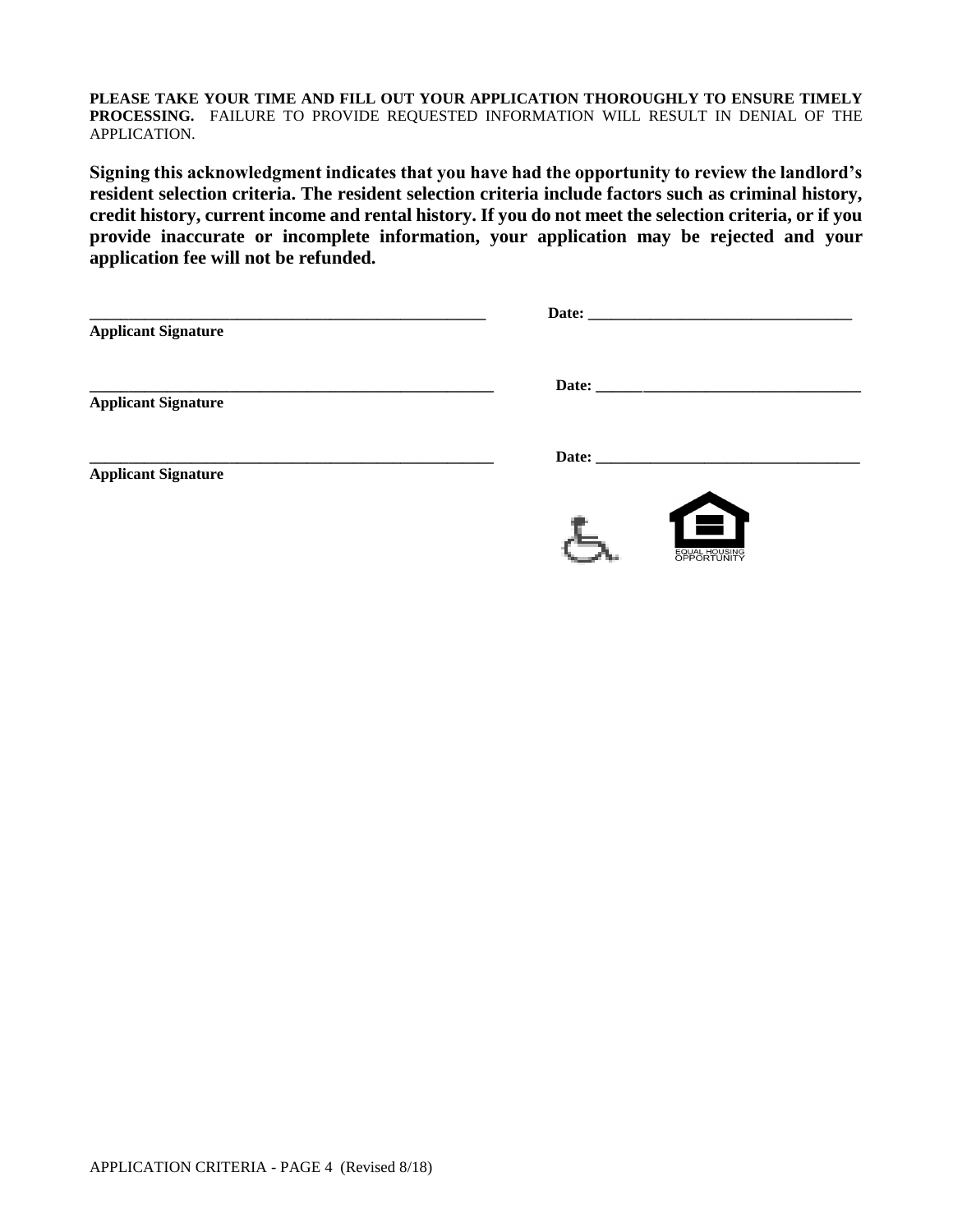

#### Proof of Income \*40% of monthly income must cover monthly rent\*

- Self Employed
	- o Letter on official letterhead from CPA/Accountant or
	- o Last years personal tax return signed by client or
	- o If not filed yet, tax return from 2 years prior with copies of last years estimated tax worksheet on form 1040-es
- Retired
	- o Documentation from CPA or
	- o Last years personal tax return or
	- o Proof of social security income or
	- o Proof of retirement income
- Child Support or Alimony
	- o Copy of divorce decree signed by judge or
	- o Copy of letter of award from Attorney General's office
- To use Bank Account
	- o Must provide copy of most recent bank account (within 60 days) Statement
	- o Statement must show enough money to cover entire lease term at market rent (i.e. \$1750/mo, 12 month lease, bank account must show \$21,000)
	- o Statement must be from U.S. Bank and funds must be U.S. funds
	- o Cannot use 401(k)
- To use Offer Letter
	- o May only be used if you have not been at the job long enough to receive paycheck (Not to exceed 60 days from move in)
	- o Must be on Company Letterhead
	- o Must be signed by officer of Company
	- o Must show how much you make and how often that amount will be paid (i.e. hourly, yearly, etc) o If letter contains contingencies, letter may not be used
- To Income Verification letter from Employer
	- o Must be on Company letter head
	- o Must state your name and position with GMU
	- o Must state how much you make and how often
	- o Must be signed and notarized by officer of Company
- To use Student Loans/Grants-
	- Must be statement from GMU Financial Aid showing total amount of Aid provided.
	- o If from 3rd party company, must be U.S. company and must provide offer statement. If using letter written by officer of company, must be on company letter head, signed and notarized by officer
	- To use Income with no provable income source (i.e. babysitting or contract labor)-
	- o Must provide notarized letters from all individuals
	- o Must be dated and state monthly amount paid
- To use Paystubs
	- o 2 most recent paystubs within last 60 days (must be employed for at least 3 months)
	- To use Most Previous Tax Return
		- o We do not accept W2 we actually need to see the page that shows your gross income for the previous year

\* If you are unable to provide proper proof of income and you are otherwise approved, you may be offered to pay 1 month addition rent as a security deposit (refundable upon move-out, less damages) or you may be offered to have a guarantor, depending on conditions of approval.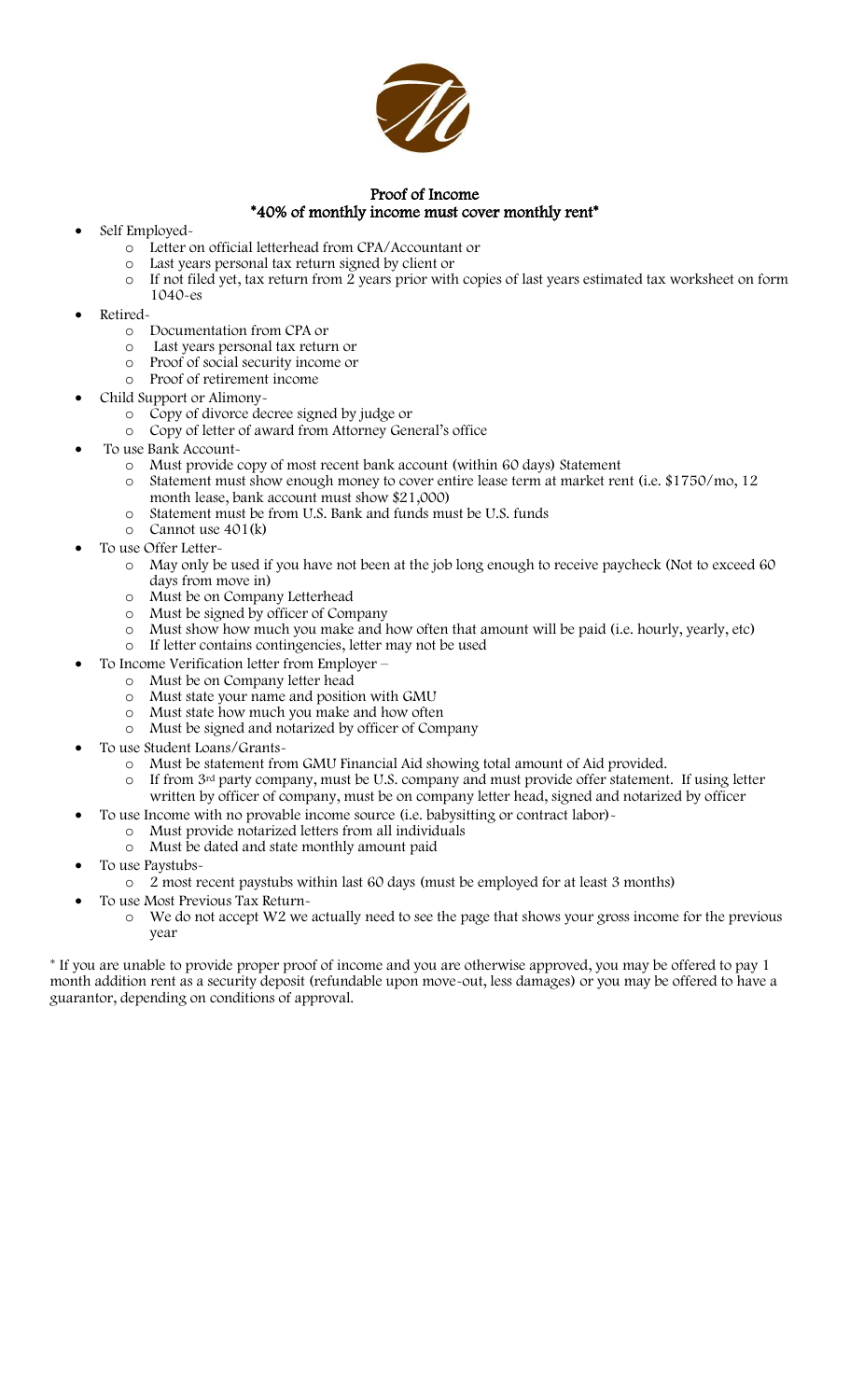#### **RENTAL APPLICATION FOR RESIDENTS AND OCCUPANTS**

*(Each co-applicant and each occupant 18 years old and over must submit a separate application.)*



#### Date when filled out: **APPLICANT INFORMATION**

| Former Name (if applicable)                           |                          | Gender (Optional)                                  |              |  |
|-------------------------------------------------------|--------------------------|----------------------------------------------------|--------------|--|
| <b>Social Security #</b><br><b>Birthdate</b>          |                          | <b>Driver's License #</b>                          | <b>State</b> |  |
| Government Photo ID card #                            |                          | <b>Type</b>                                        |              |  |
| <b>Home Phone Number</b>                              | <b>Cell Phone Number</b> | <b>Work Phone Number</b>                           |              |  |
| <b>Email Address</b>                                  |                          | Do you or any occupant smoke? $\Box$ yes $\Box$ no |              |  |
| I am applying for the apartment located at: _________ |                          |                                                    |              |  |
| Is there another co-applicant? $\Box$ yes $\Box$ no   |                          |                                                    |              |  |
| <b>Co-applicant Name</b>                              |                          |                                                    |              |  |
| Email                                                 |                          |                                                    |              |  |
| <b>Co-applicant Name</b>                              |                          |                                                    |              |  |
| Email                                                 |                          |                                                    |              |  |
| <b>Co-applicant Name</b>                              |                          |                                                    |              |  |
| Email                                                 |                          |                                                    |              |  |
| <b>Co-applicant Name</b>                              |                          |                                                    |              |  |
| Email                                                 |                          |                                                    |              |  |
| <b>Co-applicant Name</b>                              |                          |                                                    |              |  |
| Email                                                 |                          |                                                    |              |  |
| <b>OTHER OCCUPANTS</b>                                |                          |                                                    |              |  |
| <b>Full Name</b>                                      |                          | Relationship                                       |              |  |
| Date of Birth                                         | <b>Social Security #</b> | Driver's License #                                 | <b>State</b> |  |
| Government Photo ID card #                            |                          | <b>Type</b>                                        |              |  |
| <b>Full Name</b>                                      |                          | Relationship                                       |              |  |
| Date of Birth                                         | Social Security #        | Driver's License #                                 | <b>State</b> |  |
|                                                       |                          |                                                    |              |  |
| Government Photo ID card #                            |                          | <b>Type</b>                                        |              |  |
| <b>Full Name</b>                                      |                          | Relationship                                       |              |  |
| Date of Birth                                         | Social Security #        | Driver's License #                                 | <b>State</b> |  |
| Government Photo ID card #                            |                          | <b>Type</b>                                        |              |  |
| <b>Full Name</b>                                      |                          | Relationship                                       |              |  |
| Date of Birth                                         | Social Security #        | Driver's License #                                 | <b>State</b> |  |
| Government Photo ID card #                            |                          |                                                    |              |  |
|                                                       |                          | <b>Type</b>                                        |              |  |
| <b>Full Name</b>                                      |                          | Relationship                                       |              |  |
| Date of Birth                                         | Social Security #        | Driver's License #                                 | <b>State</b> |  |
| Government Photo ID card #                            |                          | <b>Type</b>                                        |              |  |
| <b>Full Name</b>                                      |                          | Relationship                                       |              |  |
|                                                       |                          |                                                    |              |  |
| Date of Birth                                         | Social Security #        | Driver's License #                                 | <b>State</b> |  |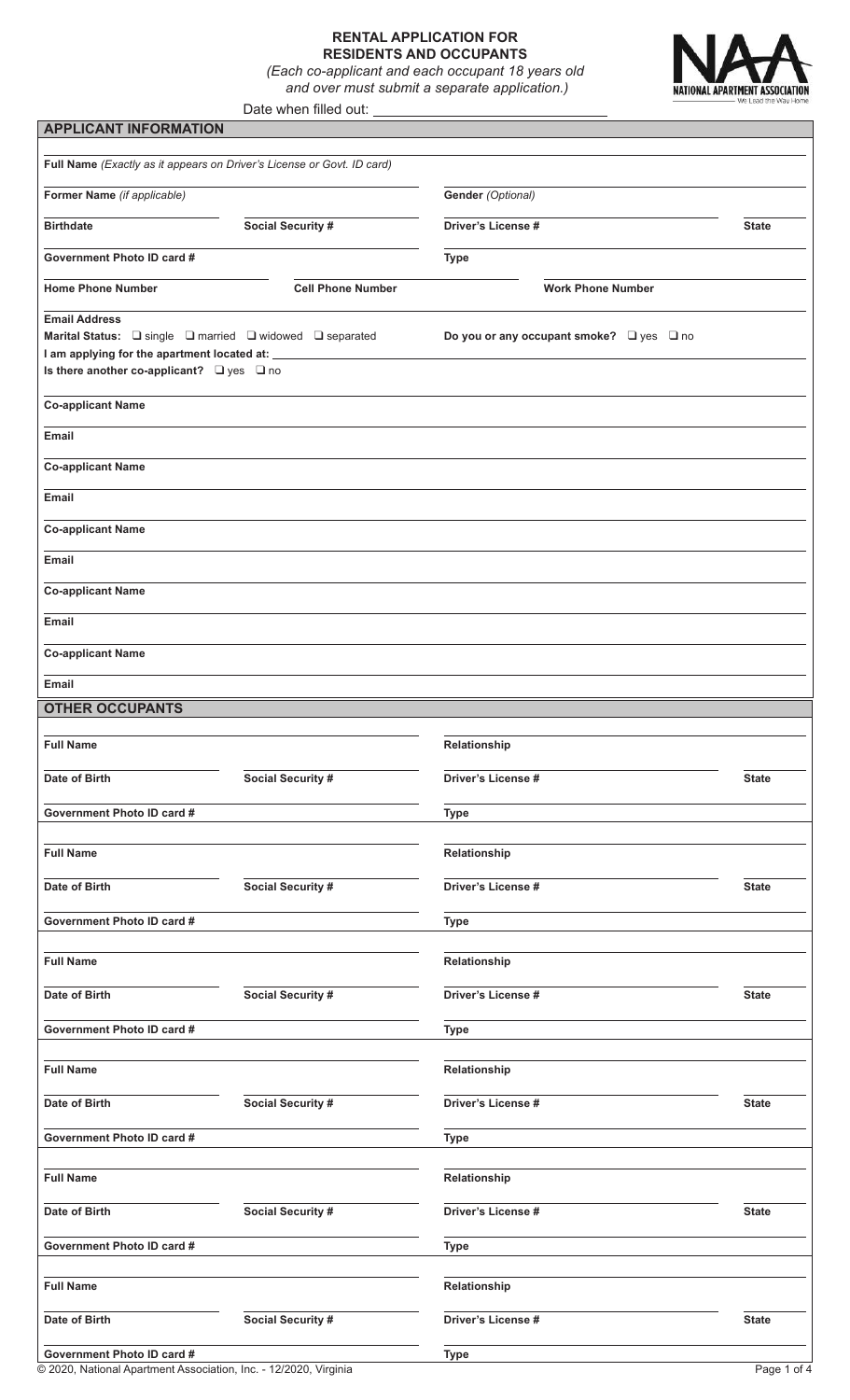| <b>RESIDENCY INFORMATION</b>                                                                                                                                                                                                   |                                                                                       |                |          |                              |                                    |
|--------------------------------------------------------------------------------------------------------------------------------------------------------------------------------------------------------------------------------|---------------------------------------------------------------------------------------|----------------|----------|------------------------------|------------------------------------|
|                                                                                                                                                                                                                                |                                                                                       |                |          |                              |                                    |
| Current Home Address (where you live now)                                                                                                                                                                                      |                                                                                       |                |          |                              |                                    |
|                                                                                                                                                                                                                                |                                                                                       |                |          |                              | Do you □ rent or<br>$\square$ own? |
| City                                                                                                                                                                                                                           |                                                                                       | <b>State</b>   | Zip Code |                              |                                    |
| Dates:<br><b>From</b>                                                                                                                                                                                                          | To                                                                                    |                |          | \$<br><b>Monthly Payment</b> |                                    |
|                                                                                                                                                                                                                                |                                                                                       |                |          |                              |                                    |
| <b>Apartment Name</b>                                                                                                                                                                                                          |                                                                                       |                |          |                              |                                    |
|                                                                                                                                                                                                                                |                                                                                       |                |          |                              |                                    |
| <b>Landlord/Lender Name</b>                                                                                                                                                                                                    |                                                                                       |                |          | Phone                        |                                    |
|                                                                                                                                                                                                                                |                                                                                       |                |          |                              |                                    |
| <b>Reason for Leaving</b>                                                                                                                                                                                                      |                                                                                       |                |          |                              |                                    |
|                                                                                                                                                                                                                                |                                                                                       |                |          |                              |                                    |
| <b>Previous Home Address</b>                                                                                                                                                                                                   |                                                                                       |                |          |                              | Do you <b>□</b> rent or            |
| City                                                                                                                                                                                                                           |                                                                                       | <b>State</b>   | Zip Code |                              | $\Box$ own?                        |
| Dates:                                                                                                                                                                                                                         |                                                                                       |                |          | \$                           |                                    |
| From                                                                                                                                                                                                                           | To                                                                                    |                |          | <b>Monthly Payment</b>       |                                    |
|                                                                                                                                                                                                                                |                                                                                       |                |          |                              |                                    |
| <b>Apartment Name</b>                                                                                                                                                                                                          |                                                                                       |                |          |                              |                                    |
|                                                                                                                                                                                                                                |                                                                                       |                |          |                              |                                    |
| <b>Landlord/Lender Name</b>                                                                                                                                                                                                    |                                                                                       |                |          | Phone                        |                                    |
| <b>Reason for Leaving</b>                                                                                                                                                                                                      |                                                                                       |                |          |                              |                                    |
|                                                                                                                                                                                                                                |                                                                                       |                |          |                              |                                    |
| <b>EMPLOYMENT INFORMATION</b>                                                                                                                                                                                                  |                                                                                       |                |          |                              |                                    |
|                                                                                                                                                                                                                                |                                                                                       |                |          |                              |                                    |
| <b>Present Employer</b>                                                                                                                                                                                                        |                                                                                       | <b>Address</b> |          |                              |                                    |
| City                                                                                                                                                                                                                           |                                                                                       | <b>State</b>   | Zip Code | <b>Work Phone</b>            |                                    |
| Dates:                                                                                                                                                                                                                         |                                                                                       |                |          | S                            |                                    |
| <b>From</b>                                                                                                                                                                                                                    | To                                                                                    |                |          | <b>Gross Monthly Income</b>  |                                    |
|                                                                                                                                                                                                                                |                                                                                       |                |          |                              |                                    |
| <b>Position</b>                                                                                                                                                                                                                |                                                                                       |                |          |                              |                                    |
|                                                                                                                                                                                                                                |                                                                                       |                |          |                              |                                    |
| <b>Supervisor Name</b>                                                                                                                                                                                                         |                                                                                       |                |          | <b>Phone</b>                 |                                    |
|                                                                                                                                                                                                                                |                                                                                       |                |          |                              |                                    |
| <b>Previous Employer</b>                                                                                                                                                                                                       |                                                                                       | <b>Address</b> |          |                              |                                    |
| City                                                                                                                                                                                                                           |                                                                                       | <b>State</b>   | Zip Code | <b>Work Phone</b>            |                                    |
| Dates:                                                                                                                                                                                                                         |                                                                                       |                |          |                              |                                    |
| From                                                                                                                                                                                                                           | To                                                                                    |                |          | <b>Gross Monthly Income</b>  |                                    |
|                                                                                                                                                                                                                                |                                                                                       |                |          |                              |                                    |
| <b>Position</b>                                                                                                                                                                                                                |                                                                                       |                |          |                              |                                    |
|                                                                                                                                                                                                                                |                                                                                       |                |          |                              |                                    |
| <b>Supervisor Name</b>                                                                                                                                                                                                         |                                                                                       |                |          | Phone                        |                                    |
| <b>ADDITIONAL INCOME</b>                                                                                                                                                                                                       |                                                                                       |                |          |                              |                                    |
| (Income must be verified to be considered)                                                                                                                                                                                     |                                                                                       |                |          |                              |                                    |
|                                                                                                                                                                                                                                |                                                                                       |                | \$       | <b>Gross Monthly Amount</b>  |                                    |
| <b>Type</b>                                                                                                                                                                                                                    | <b>Source</b>                                                                         |                |          |                              |                                    |
| <b>Type</b>                                                                                                                                                                                                                    | <b>Source</b>                                                                         |                | \$       | <b>Gross Monthly Amount</b>  |                                    |
|                                                                                                                                                                                                                                |                                                                                       |                |          |                              |                                    |
| <b>CREDIT HISTORY</b> (if applicable)                                                                                                                                                                                          |                                                                                       |                |          |                              |                                    |
| If applicable, please explain any past credit problem:                                                                                                                                                                         |                                                                                       |                |          |                              |                                    |
|                                                                                                                                                                                                                                |                                                                                       |                |          |                              |                                    |
|                                                                                                                                                                                                                                |                                                                                       |                |          |                              |                                    |
|                                                                                                                                                                                                                                |                                                                                       |                |          |                              |                                    |
| <b>RENTAL/CRIMINAL HISTORY</b>                                                                                                                                                                                                 |                                                                                       |                |          |                              |                                    |
| (Check only if applicable)<br>Have you or any occupant listed in this Application ever:                                                                                                                                        |                                                                                       |                |          |                              |                                    |
| □<br>been evicted or asked to move out?                                                                                                                                                                                        |                                                                                       |                |          |                              |                                    |
| ❏                                                                                                                                                                                                                              | moved out of a dwelling before the end of the lease term without the owner's consent? |                |          |                              |                                    |
| $\Box$<br>declared bankruptcy?<br>been sued for rent?<br>❏                                                                                                                                                                     |                                                                                       |                |          |                              |                                    |
| been sued for property damage?<br>❏                                                                                                                                                                                            |                                                                                       |                |          |                              |                                    |
| been convicted (or received an alternative form of adjudication equivalent to conviction) of a felony or misdemeanor involving a controlled substance,<br>❏                                                                    |                                                                                       |                |          |                              |                                    |
| violence to another person or destruction of property, or a sex crime?<br>Please indicate the year, location and type of each felony or misdemeanor conviction involving a controlled substance, violence to another person or |                                                                                       |                |          |                              |                                    |
| destruction of property, or a sex crime. We may need to discuss more facts before making a decision. You represent the answer is "no" to any item not                                                                          |                                                                                       |                |          |                              |                                    |
| checked above.                                                                                                                                                                                                                 |                                                                                       |                |          |                              |                                    |
|                                                                                                                                                                                                                                |                                                                                       |                |          |                              |                                    |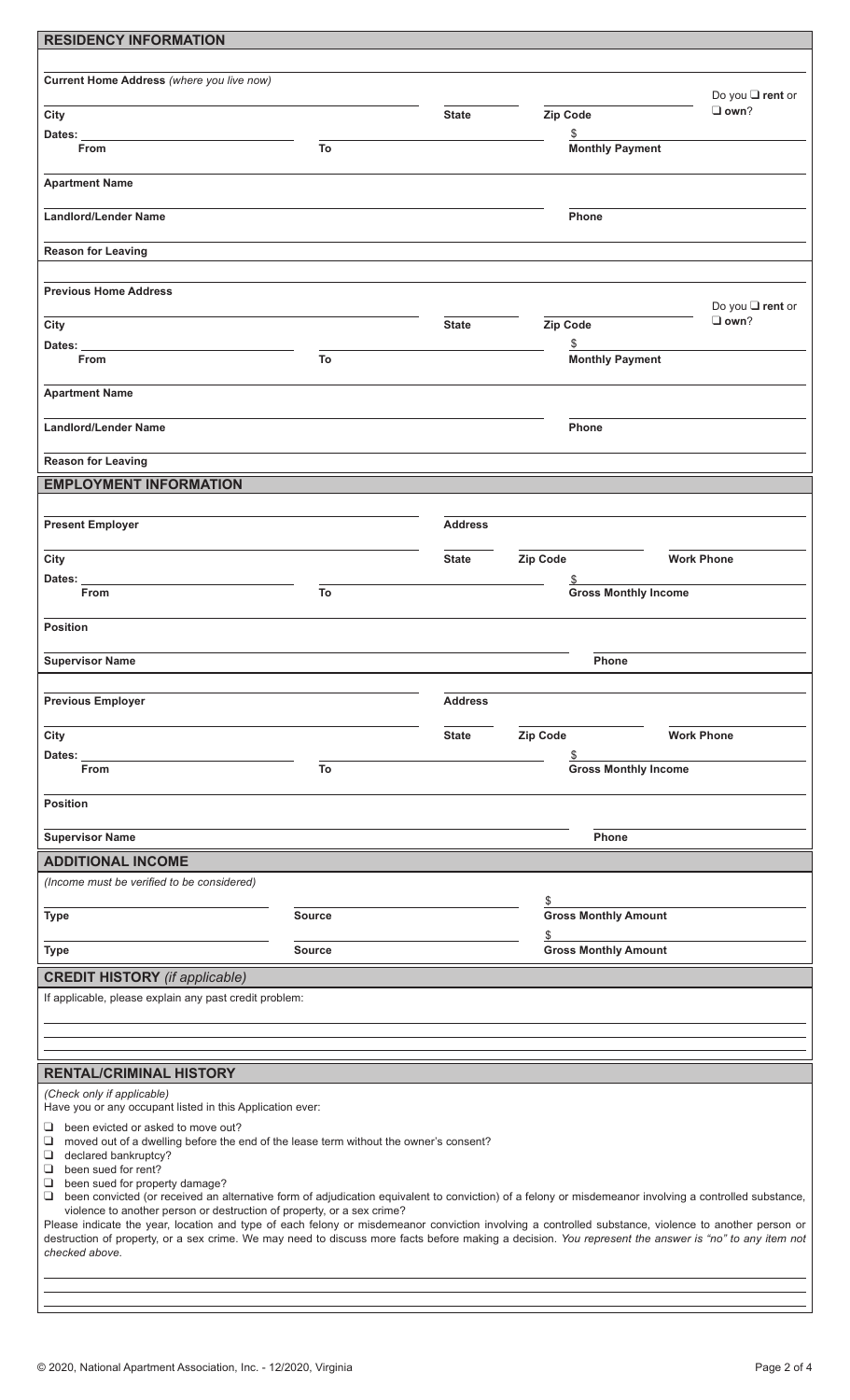| <b>REFERRAL INFORMATION</b>                                                                                                                                                                                                                                                                                                                                                                                                                                                                                                                                                       |                                                |              |                                                                                                                                                                                                                                                                                                    |  |
|-----------------------------------------------------------------------------------------------------------------------------------------------------------------------------------------------------------------------------------------------------------------------------------------------------------------------------------------------------------------------------------------------------------------------------------------------------------------------------------------------------------------------------------------------------------------------------------|------------------------------------------------|--------------|----------------------------------------------------------------------------------------------------------------------------------------------------------------------------------------------------------------------------------------------------------------------------------------------------|--|
| How did you find us?                                                                                                                                                                                                                                                                                                                                                                                                                                                                                                                                                              |                                                |              |                                                                                                                                                                                                                                                                                                    |  |
| u.                                                                                                                                                                                                                                                                                                                                                                                                                                                                                                                                                                                |                                                |              |                                                                                                                                                                                                                                                                                                    |  |
| ❏<br>❏                                                                                                                                                                                                                                                                                                                                                                                                                                                                                                                                                                            |                                                |              |                                                                                                                                                                                                                                                                                                    |  |
| Q.<br>Other                                                                                                                                                                                                                                                                                                                                                                                                                                                                                                                                                                       |                                                |              |                                                                                                                                                                                                                                                                                                    |  |
| <b>EMERGENCY CONTACT</b>                                                                                                                                                                                                                                                                                                                                                                                                                                                                                                                                                          |                                                |              |                                                                                                                                                                                                                                                                                                    |  |
| Emergency contact person over 18, who will not be living with you:                                                                                                                                                                                                                                                                                                                                                                                                                                                                                                                |                                                |              |                                                                                                                                                                                                                                                                                                    |  |
| Name                                                                                                                                                                                                                                                                                                                                                                                                                                                                                                                                                                              |                                                | Relationship |                                                                                                                                                                                                                                                                                                    |  |
| <b>Address</b>                                                                                                                                                                                                                                                                                                                                                                                                                                                                                                                                                                    |                                                | City         |                                                                                                                                                                                                                                                                                                    |  |
| Zip Code<br>State                                                                                                                                                                                                                                                                                                                                                                                                                                                                                                                                                                 | Home Phone #                                   |              | Cell Phone #                                                                                                                                                                                                                                                                                       |  |
| Work Phone #                                                                                                                                                                                                                                                                                                                                                                                                                                                                                                                                                                      | <b>Email Address</b>                           |              |                                                                                                                                                                                                                                                                                                    |  |
| <b>VEHICLE INFORMATION</b> (if applicable)                                                                                                                                                                                                                                                                                                                                                                                                                                                                                                                                        |                                                |              |                                                                                                                                                                                                                                                                                                    |  |
| List all vehicles owned or operated by you or any occupants (including cars, trucks, motorcycles, trailers, etc.).                                                                                                                                                                                                                                                                                                                                                                                                                                                                |                                                |              |                                                                                                                                                                                                                                                                                                    |  |
| Make                                                                                                                                                                                                                                                                                                                                                                                                                                                                                                                                                                              | Model                                          |              | Color                                                                                                                                                                                                                                                                                              |  |
| Year                                                                                                                                                                                                                                                                                                                                                                                                                                                                                                                                                                              | License Plate #                                |              | <b>State</b>                                                                                                                                                                                                                                                                                       |  |
|                                                                                                                                                                                                                                                                                                                                                                                                                                                                                                                                                                                   |                                                |              |                                                                                                                                                                                                                                                                                                    |  |
| Make                                                                                                                                                                                                                                                                                                                                                                                                                                                                                                                                                                              | Model                                          |              | Color                                                                                                                                                                                                                                                                                              |  |
| Year                                                                                                                                                                                                                                                                                                                                                                                                                                                                                                                                                                              | License Plate #                                |              | <b>State</b>                                                                                                                                                                                                                                                                                       |  |
|                                                                                                                                                                                                                                                                                                                                                                                                                                                                                                                                                                                   |                                                |              |                                                                                                                                                                                                                                                                                                    |  |
| Make                                                                                                                                                                                                                                                                                                                                                                                                                                                                                                                                                                              | Model                                          |              | Color                                                                                                                                                                                                                                                                                              |  |
| Year                                                                                                                                                                                                                                                                                                                                                                                                                                                                                                                                                                              | License Plate #                                |              | State                                                                                                                                                                                                                                                                                              |  |
| Make                                                                                                                                                                                                                                                                                                                                                                                                                                                                                                                                                                              | Model                                          |              | Color                                                                                                                                                                                                                                                                                              |  |
| Year                                                                                                                                                                                                                                                                                                                                                                                                                                                                                                                                                                              | License Plate #                                |              | <b>State</b>                                                                                                                                                                                                                                                                                       |  |
| <b>PET INFORMATION</b> (if applicable)                                                                                                                                                                                                                                                                                                                                                                                                                                                                                                                                            |                                                |              |                                                                                                                                                                                                                                                                                                    |  |
| You may not have any animal in your unit without management's prior authorization in writing. If we allow your requested animal, you must sign a separate<br>animal addendum, which may require additional deposits, rents, fees or other charges.                                                                                                                                                                                                                                                                                                                                |                                                |              |                                                                                                                                                                                                                                                                                                    |  |
| Name                                                                                                                                                                                                                                                                                                                                                                                                                                                                                                                                                                              | <b>Type</b>                                    |              | <b>Breed</b>                                                                                                                                                                                                                                                                                       |  |
| Gender                                                                                                                                                                                                                                                                                                                                                                                                                                                                                                                                                                            | Weight<br>Assistance Animal Status: Q yes Q no |              | Color                                                                                                                                                                                                                                                                                              |  |
| Age                                                                                                                                                                                                                                                                                                                                                                                                                                                                                                                                                                               |                                                |              |                                                                                                                                                                                                                                                                                                    |  |
|                                                                                                                                                                                                                                                                                                                                                                                                                                                                                                                                                                                   |                                                |              |                                                                                                                                                                                                                                                                                                    |  |
| Name                                                                                                                                                                                                                                                                                                                                                                                                                                                                                                                                                                              | <b>Type</b>                                    |              | <b>Breed</b>                                                                                                                                                                                                                                                                                       |  |
| Gender                                                                                                                                                                                                                                                                                                                                                                                                                                                                                                                                                                            | Weight                                         |              | Color                                                                                                                                                                                                                                                                                              |  |
| Age                                                                                                                                                                                                                                                                                                                                                                                                                                                                                                                                                                               | Assistance Animal Status: Q yes Q no           |              |                                                                                                                                                                                                                                                                                                    |  |
| <b>APPLICATION AGREEMENT</b>                                                                                                                                                                                                                                                                                                                                                                                                                                                                                                                                                      |                                                |              |                                                                                                                                                                                                                                                                                                    |  |
|                                                                                                                                                                                                                                                                                                                                                                                                                                                                                                                                                                                   |                                                |              |                                                                                                                                                                                                                                                                                                    |  |
| continue with this application, you'll need to review the Application Agreement carefully and acknowledge that you accept its terms.                                                                                                                                                                                                                                                                                                                                                                                                                                              |                                                |              | The following Application Agreement will be signed by you and all co-applicants prior to signing a Lease Contract. While some of the information<br>below may not yet apply to your situation, there are some provisions that may become applicable prior to signing a Lease Contract. In order to |  |
|                                                                                                                                                                                                                                                                                                                                                                                                                                                                                                                                                                                   |                                                |              | 1. Lease Contract Information. The Lease Contract contemplated by the parties will be the current Lease Contract. Special information and conditions                                                                                                                                               |  |
| must be explicitly noted on the Lease Contract.                                                                                                                                                                                                                                                                                                                                                                                                                                                                                                                                   |                                                |              |                                                                                                                                                                                                                                                                                                    |  |
| 2. Approval When Lease Contract Is Signed in Advance. If you and all co-applicants have already signed the Lease Contract when we approve the<br>Application, our representative will notify you (or one of you if there are co-applicants) of our approval, sign the Lease Contract, and then credit the<br>application deposit of all applicants toward the required security deposit.                                                                                                                                                                                          |                                                |              |                                                                                                                                                                                                                                                                                                    |  |
| 3. Approval When Lease Contract Isn't Yet Signed. If you and all co-applicants have not signed the Lease Contract when we approve the Application,                                                                                                                                                                                                                                                                                                                                                                                                                                |                                                |              |                                                                                                                                                                                                                                                                                                    |  |
| our representative will notify you (or one of you if there are co-applicants) of the approval, sign the Lease Contract when you and all co-applicants have<br>signed, and then credit the application deposit of all applicants toward the required security deposit.                                                                                                                                                                                                                                                                                                             |                                                |              |                                                                                                                                                                                                                                                                                                    |  |
| 4. If you Fail to Sign Lease Contract After Approval. Unless we authorize otherwise in writing, you and all co-applicants must sign the Lease Contract<br>within 3 days after we give you our approval in person or by telephone or within 5 days after we mail you our approval. If you or any co-applicant fails to<br>sign as required, we will terminate all further obligations under this Agreement, and any application deposits will be refunded in accordance with Virginia                                                                                              |                                                |              |                                                                                                                                                                                                                                                                                                    |  |
| Code § 55.1-1203, as amended.<br>5. If You Withdraw Before Approval. To the extent permitted by applicable law, if you or any co-applicant withdraws an Application or notifies us that<br>you've changed your mind about renting the dwelling unit, all application deposits will be refunded in accordance with Virginia § 55.1-1203, as amended,<br>and thereafter the parties will have no further obligation to each other.                                                                                                                                                  |                                                |              |                                                                                                                                                                                                                                                                                                    |  |
| 6. Approval/Non-Approval. We will notify you whether you've been approved within 10 days after the date we receive a completed Application. Your<br>Application will be considered "disapproved" if we fail to notify you of your approval within 10 days after we have received a completed Application.<br>Notification may be in person or by mail or telephone unless you have requested that notification be by mail. You must not assume approval until you<br>receive actual notice of approval. The 10-day time period may be changed only by separate written agreement. |                                                |              |                                                                                                                                                                                                                                                                                                    |  |
| 7. Refund after Non-Approval. If you or any co-applicant is disapproved or deemed disapproved under Paragraph 6, we'll refund all application deposits                                                                                                                                                                                                                                                                                                                                                                                                                            |                                                |              |                                                                                                                                                                                                                                                                                                    |  |
| in accordance with Virginia Code § 55.1-1203, as amended. Refund checks may be made payable to all co-applicants and mailed to one applicant.<br>8. Extension of Deadlines. If the deadline for signing, approving, or refunding under paragraphs 4, 5, 6, or 7 falls on a Saturday, Sunday, or a state or                                                                                                                                                                                                                                                                        |                                                |              |                                                                                                                                                                                                                                                                                                    |  |
| federal holiday, the deadline will be extended to the end of the next business day that is not a Saturday, Sunday, or a state or federal holiday.                                                                                                                                                                                                                                                                                                                                                                                                                                 |                                                |              |                                                                                                                                                                                                                                                                                                    |  |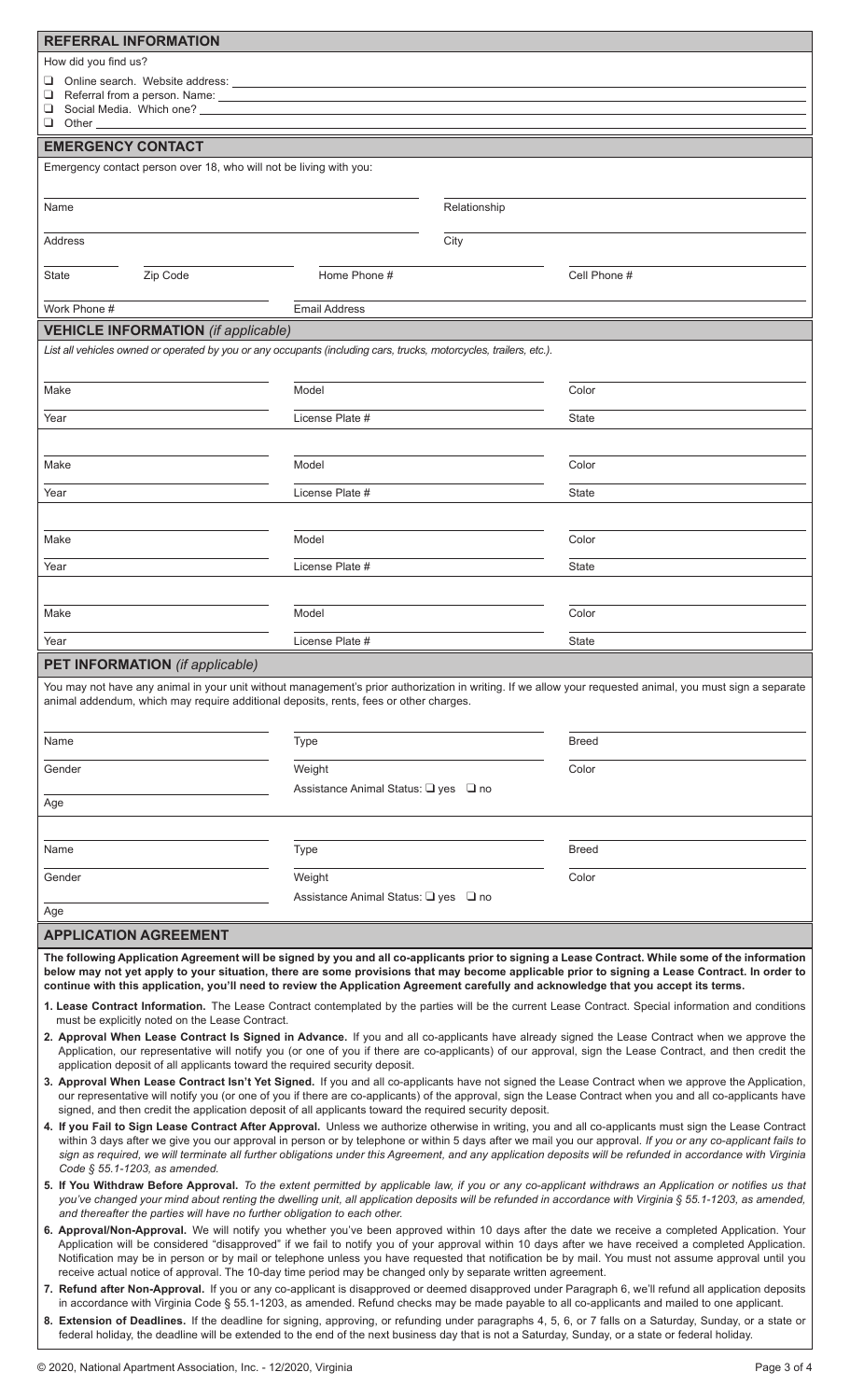#### **APPLICATION AGREEMENT (CONTINUED)**

9. Keys or Access Devices. We'll furnish keys and/or access devices only after: (1) all parties have signed the Lease Contract and other rental documents; and (2) all applicable rents and security deposits have been paid in full.

**10. Application Submission.** Submission of a rental application does not guarantee approval or acceptance. It does not bind us to accept the applicant or to sign a Lease Contract.

#### **DISCLOSURES**

- **1. Application Fee (Non-Refundable).** You agree to pay to our representative the non-refundable application fee in the amount indicated in paragraph 3. *Payment of the application fee does not guarantee that your application will be accepted.* The application fee partially defrays the cost of administrative paperwork. *It is non-refundable except as provided by applicable law.*
- **2. Application Deposit.** In addition to any application fee(s), you agree to pay to our representative an application deposit in the amount indicated in paragraph 3. *The application deposit is not a security deposit.* To the extent permitted by applicable law, the application deposit will be credited toward the required security deposit when the Lease Contract has been signed by all parties; OR, it will be refunded under paragraph 7 of the Application Agreement if your application is not approved; OR, it will be refunded under paragraph 4 or 5 of the Application Agreement if you fail to sign or attempt to withdraw.
- **3. Fees Due. Your Rental Application will not be processed until we receive your completed Rental Application (and the completed Rental Application of all co-applicants, if applicable) and the following fees:**
	- 1. Application fee (Non-refundable): \$\_ 2. Application deposit (Refundable): \$ **50.00 250.00**
- **4. Completed Application.** Your Rental Application for Residents and Occupants will not be considered "completed" and will not be processed until we receive the following documentation and fees:
	- 1. Your completed Rental Application;
	- 2. Completed Rental Applications for each co-applicant (if applicable);
	- 3. Application fees for all applicants;
	- 4. Application deposit for the Unit.

**5. Notice to or from Co-Applicants.** Any notice we give you or your co-applicant is considered notice to all co-applicants; and any notice from you or your co-applicant is considered notice from all co-applicants.

#### **AUTHORIZATION AND ACKNOWLEDGMENT**

#### **AUTHORIZATION**

I authorize **Mason Housing, Inc.**

(name of owner/agent) to obtain reports from any consumer or criminal record reporting agencies before, during, and after tenancy on matters relating to a lease by the above owner to me and to verify, by all available means, the information in this application, including criminal background information, income history and other information reported by employer(s) to any state employment security agency. Work history information may be used only for this Rental Application. Authority to obtain work history information expires 365 days from the date of this Application.

#### **Payment Authorization**

I authorize **Mason Housing, Inc.**

(name of owner/agent) to collect payment of the application fee and application deposit in the amounts specified under paragraph 3 of the Disclosures.

#### **Non-Sufficient Funds and Dishonored Payments.**

If a check from an applicant is returned to us by a bank or other entity for any reason, if any credit card or debit card payment from applicant to us is rejected, or if we are unable, through no fault of our own or our bank, to successfully process any ACH debit, credit card, or debit card transaction, then:

- (i) Applicant shall pay to us the NSF Charge; and
- (ii) We reserve the right to refer the matter for criminal prosecution if warranted.

#### **ACKNOWLEDGMENT**

You declare that all of your statements in this Application are true, accurate and complete. You authorize us to verify the same. If you fail to answer any question(s) or if you provide us with false information, we may reject the application, and/or terminate your tenancy and your right of occupancy, and we may pursue all other rights and remedies available to us under applicable Virginia law. Giving false information is a serious offense. In any lawsuit relating to the application or Lease Contract, the prevailing party may recover all attorney's fees and litigation costs from the non-prevailing party. In accordance with applicable Virginia and federal law, we may furnish information to consumer reporting agencies and to any other rental housing owners regarding your tenancy.

| <b>Date</b>                                                                                                                                                                                                                                                                      |                |  |  |
|----------------------------------------------------------------------------------------------------------------------------------------------------------------------------------------------------------------------------------------------------------------------------------|----------------|--|--|
| <b>Applicant's Signature</b>                                                                                                                                                                                                                                                     |                |  |  |
| <b>FOR OFFICE USE ONLY</b>                                                                                                                                                                                                                                                       |                |  |  |
|                                                                                                                                                                                                                                                                                  |                |  |  |
|                                                                                                                                                                                                                                                                                  | Unit # or type |  |  |
| Apt. name or dwelling address (street, city)                                                                                                                                                                                                                                     |                |  |  |
| Person accepting application                                                                                                                                                                                                                                                     | <b>Phone</b>   |  |  |
| Person processing application                                                                                                                                                                                                                                                    | Phone          |  |  |
| Applicant or Co-applicant was notified by $\Box$ telephone $\Box$ letter $\Box$ email, or $\Box$ in person of $\Box$ acceptance or $\Box$ non-acceptance on                                                                                                                      |                |  |  |
| (Deadline for applicant and all co-applicants to sign lease is three days after notification of acceptance in person or by telephone, five days if by mail.)<br>Name of person(s) who were notified (at least one applicant must be notified if multiple applicants):<br>Name(s) |                |  |  |
| Name of owner's representative who notified above person(s)                                                                                                                                                                                                                      |                |  |  |
| <b>ADDITIONAL COMMENTS</b>                                                                                                                                                                                                                                                       |                |  |  |
| There is a \$500 move-in administration fee due at the time of move in. This is a non-<br>refundable one-time fee per home.                                                                                                                                                      |                |  |  |
|                                                                                                                                                                                                                                                                                  |                |  |  |

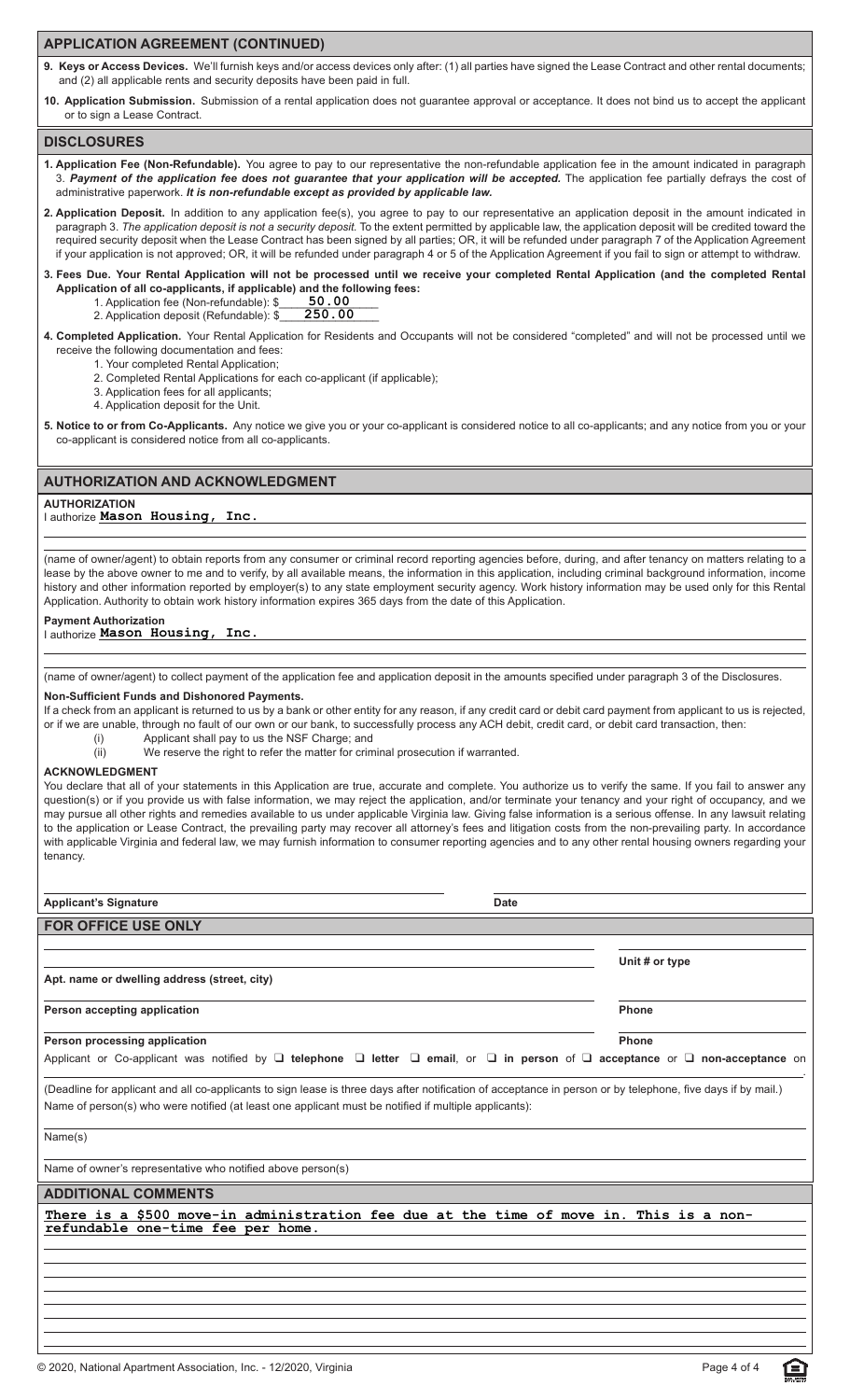

#### **Supplemental Rental Application for Non-U.S. Citizens**

Each co-resident and each occupant 18 years old and over who is not a U.S. citizen must submit a separate application.<br>Spouses may submit a joint application.

We are requesting you to fill out this Supplemental Rental Application because you have indicated that you are not a U.S. citizen. We are asking all applicants<br>who are not U.S. citizens to fill out this form. We are commit

- 
- 
- 
- 

| <b>ABOUT YOU</b> Your full name (exactly as on any card or document issued by                                                                                                                                                  | YOUR SPOUSE \ Your full name (exactly as on any card or document issued                                                                                                                                                              |
|--------------------------------------------------------------------------------------------------------------------------------------------------------------------------------------------------------------------------------|--------------------------------------------------------------------------------------------------------------------------------------------------------------------------------------------------------------------------------------|
| U.S. Immigration and Naturalization Service): Manuscription of the Contract of the U.S. Annual Contract of the                                                                                                                 | by U.S. Immigration and Naturalization Service): ________________________________                                                                                                                                                    |
| Your place of birth. Please indicate the city, state (region, province, etc.) and                                                                                                                                              | Your place of birth. Plense indicate the city, state (region, province, etc.) and                                                                                                                                                    |
| country. The contract of the contract of the contract of the contract of the contract of the contract of the contract of the contract of the contract of the contract of the contract of the contract of the contract of the c | country. The country of the country of the country of the country of the country of the country of the country of the country of the country of the country of the country of the country of the country of the country of the       |
| Country or countries of which you are a citizen (list all):                                                                                                                                                                    | Country or countries of which you are a citizen (list all): _____________________                                                                                                                                                    |
| Approximately how long have you been in the United States?                                                                                                                                                                     | Approximately how long have you been in the United States?                                                                                                                                                                           |
| Years: Months: Months:                                                                                                                                                                                                         | Years: Months:                                                                                                                                                                                                                       |
| Have you ever been asked or ordered by a representative of any government<br>to leave the U.S. or any other country? $\Box$ Yes $\Box$ No If yes, please state<br>when and what country or countries (list all):               | Have you ever been asked or ordered by a representative of any government<br>to leave the U.S. or any other country? $\Box$ Yes $\Box$ No If yes, please state<br>when and what country or countries (list all):                     |
| Person in your home country whom we may contact in event of an                                                                                                                                                                 | Person in your home country whom we may contact in event of an                                                                                                                                                                       |
| emergency (optional). Name: Manuel Manuel Manuel Manuel Manuel Manuel Manuel Manuel Manuel Manuel Manuel Manuel                                                                                                                | emergency (optional). Name:                                                                                                                                                                                                          |
|                                                                                                                                                                                                                                |                                                                                                                                                                                                                                      |
| _______________                                                                                                                                                                                                                | <u> 1989 - Jan Barnett, fransk politik (* 1958)</u>                                                                                                                                                                                  |
|                                                                                                                                                                                                                                | Email address: <u>Andre Barbara and Barbara and Barbara and Barbara and Barbara and Barbara and Barbara and Barbara and Barbara and Barbara and Barbara and Barbara and Barbara and Barbara and Barbara and Barbara and Barbara </u> |
|                                                                                                                                                                                                                                | Phone: <u>All and the company of the company of the company of the company of the company of the company of the company of the company of the company of the company of the company of the company of the company of the company</u> |
| Please check the U.S. Immigration and Naturalization Service (INS) document                                                                                                                                                    | Please check the U.S. Immigration and Naturalization Service (INS) document                                                                                                                                                          |
| that entitles you to be in the United States:                                                                                                                                                                                  | that entitles you to be in the United States:                                                                                                                                                                                        |
| <b>T</b> Form I-551 Permanent Resident Card [Alien Registration Receipt Card]                                                                                                                                                  | $\Box$ Form I-551 Permanent Resident Card [Alien Registration Receipt Card]                                                                                                                                                          |
| (form includes photo and fingerprint).                                                                                                                                                                                         | (form includes photo and fingerprint).                                                                                                                                                                                               |
| Card number: et al. 2010 and 2010 and 2010 and 2010 and 2010 and 2010 and 2010 and 2010 and 2010 and 2010 and                                                                                                                  | Card numbers <b>Card number Card number</b>                                                                                                                                                                                          |
| Form I-766 Temporary Resident Card (form includes photo and fingerprint).                                                                                                                                                      | Form I-766 Temporary Resident Card (form includes photo and fingerprint).                                                                                                                                                            |
|                                                                                                                                                                                                                                | Expiration date:                                                                                                                                                                                                                     |
| Card number:                                                                                                                                                                                                                   | Card number: The Card number                                                                                                                                                                                                         |
| Form I-766A Employment Authorization Card (form includes photo and                                                                                                                                                             | □ Form I-766A Employment Authorization Card (form includes photo and                                                                                                                                                                 |
| fingerprint). Expiration date:                                                                                                                                                                                                 |                                                                                                                                                                                                                                      |
| Card number: 2008 Card number 2008                                                                                                                                                                                             | Card number: 2008 2009 2009 2009 2009 2010 2021 2022 2023 2024 2024 2022 2023 2024 2022 2023 2024 20                                                                                                                                 |
| <b>B</b> Form I-94 Arrival-Departure Record (form does not include photo or                                                                                                                                                    | □ Form I-94 Arrival-Departure Record (form does not include photo or                                                                                                                                                                 |
|                                                                                                                                                                                                                                | fingerprint). Expiration date: <b>All Accords</b> (2012)                                                                                                                                                                             |
| Form Number:                                                                                                                                                                                                                   | Form Number: 2008 - 2008 - 2019 - 2019 - 2019 - 2019 - 2019 - 2019 - 2019 - 2019 - 2019 - 2019 - 2019 - 2019 - 2019 - 2019 - 2019 - 2019 - 2019 - 2019 - 2019 - 2019 - 2019 - 2019 - 2019 - 2019 - 2019 - 2019 - 2019 - 2019 -       |
| $\Box$ INS receipt for replacement of one of the above documents, with verification                                                                                                                                            | $\Box$ INS receipt for replacement of one of the above documents, with verification                                                                                                                                                  |
| by INS of your entitlement to the above.                                                                                                                                                                                       | by INS of your entitlement to the above.                                                                                                                                                                                             |
| If you are relying on Form 1-94, we will ask to see your passport and visa, and you $\begin{bmatrix} 1 \end{bmatrix}$                                                                                                          | If you are relying on Form 1-94, we will ask to see your passport and visa, and you<br>will need to answer the questions below.                                                                                                      |
|                                                                                                                                                                                                                                | Country issuing your passport:<br><u> and the country issuing your passport:</u>                                                                                                                                                     |
| Your passport number:                                                                                                                                                                                                          |                                                                                                                                                                                                                                      |
|                                                                                                                                                                                                                                | Expiration date: <u>Expiration</u> date:                                                                                                                                                                                             |
| Do you have a visa? $\Box$ Yes $\Box$ No                                                                                                                                                                                       | Do you have a visa? $\Box$ Yes $\Box$ No                                                                                                                                                                                             |
| If yes, what type? $\Box$ student $\Box$ work $\Box$ visitor $\Box$ other (specify):                                                                                                                                           | If yes, what type? $\Box$ student $\Box$ work $\Box$ visitor $\Box$ other (specify):                                                                                                                                                 |
| Visa expiration date:                                                                                                                                                                                                          | Visa expiration date:                                                                                                                                                                                                                |
|                                                                                                                                                                                                                                |                                                                                                                                                                                                                                      |

We may ask to make a photocopy of any of the INS documents<br>checked above and, if needed, your passport and visa.

Applicant's signature\_

Spouse's signature

Date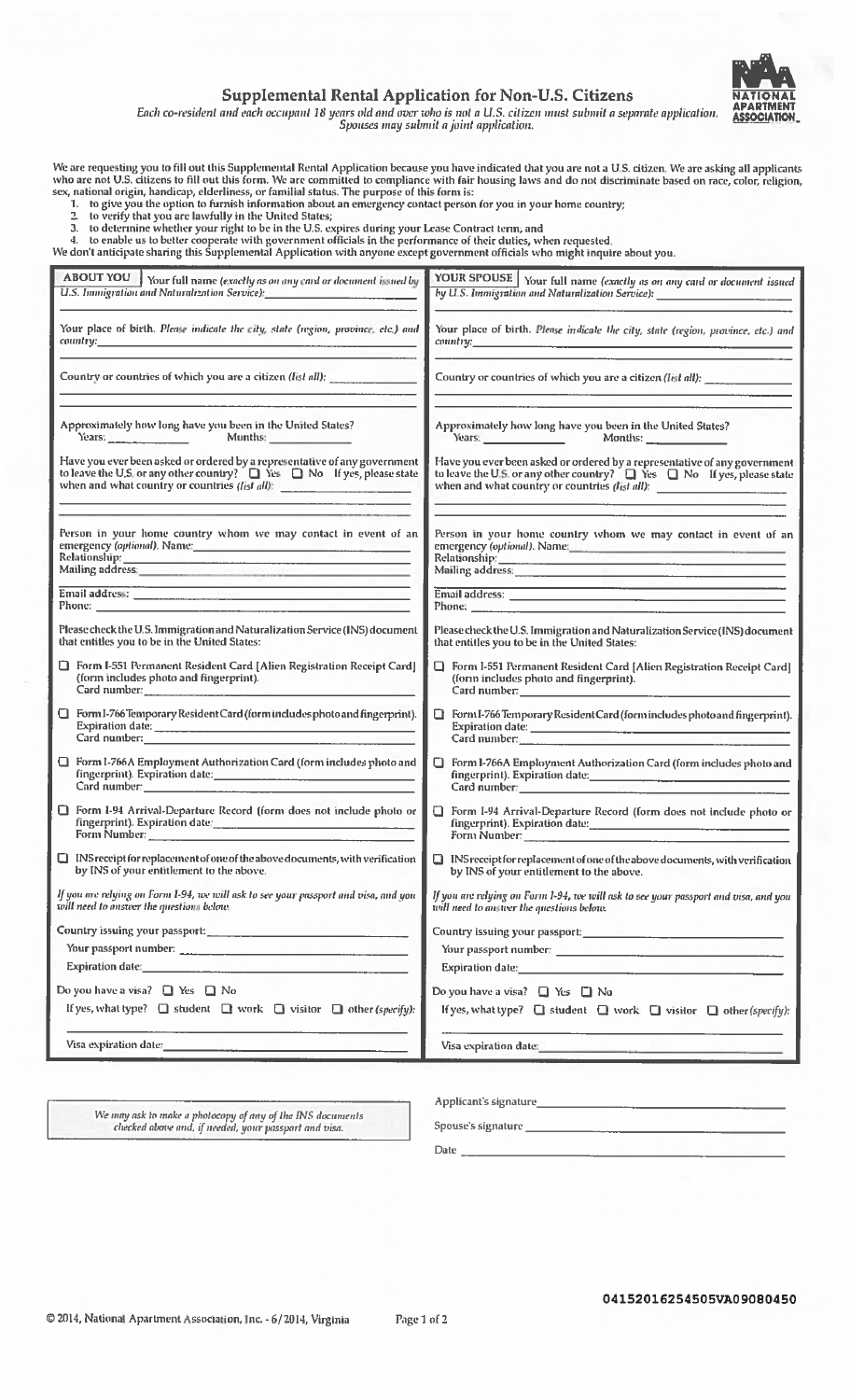# **OTHER OCCUPANTS AND RESIDENTS**<br>Names of all persons under 18 and other adults who will occupy the unit.

| OTHER OCCUPANT/RESIDENT   Your full name (exactly as on any card                                                                                                                                                                                                                                                                                                                                                      | OTHER OCCUPANT/RESIDENT   Your full name (exactly as on any card                                                                                                                                                                                                                                                                                                                                                                                                       |
|-----------------------------------------------------------------------------------------------------------------------------------------------------------------------------------------------------------------------------------------------------------------------------------------------------------------------------------------------------------------------------------------------------------------------|------------------------------------------------------------------------------------------------------------------------------------------------------------------------------------------------------------------------------------------------------------------------------------------------------------------------------------------------------------------------------------------------------------------------------------------------------------------------|
| or document issued by U.S. Immigration and Naturalization Service): _______                                                                                                                                                                                                                                                                                                                                           | or document issued by U.S. Immigration and Naturalization Service): _____                                                                                                                                                                                                                                                                                                                                                                                              |
|                                                                                                                                                                                                                                                                                                                                                                                                                       |                                                                                                                                                                                                                                                                                                                                                                                                                                                                        |
| Your place of birth. Please indicate the city, state (region, province, etc.) and<br>$country.$ . The country of $\mathbb{R}^n$ is the contract of $\mathbb{R}^n$ is the contract of $\mathbb{R}^n$ is the contract of $\mathbb{R}^n$                                                                                                                                                                                 | Your place of birth. Please indicate the city, state (region, province, etc.) and<br>country: and the contract of the contract of the contract of the contract of the contract of the contract of the contract of the contract of the contract of the contract of the contract of the contract of the contract of t                                                                                                                                                    |
| Country or countries of which you are a citizen (list all): _____________________                                                                                                                                                                                                                                                                                                                                     | Country or countries of which you are a citizen (list all): ____________                                                                                                                                                                                                                                                                                                                                                                                               |
| Approximately how long have you been in the United States?<br>Years: Months:                                                                                                                                                                                                                                                                                                                                          | Approximately how long have you been in the United States?<br>Years: Months:                                                                                                                                                                                                                                                                                                                                                                                           |
| Have you ever been asked or ordered by a representative of any government<br>to leave the U.S. or any other country? $\Box$ Yes $\Box$ No If yes, please state                                                                                                                                                                                                                                                        | Have you ever been asked or ordered by a representative of any government<br>to leave the U.S. or any other country? $\Box$ Yes $\Box$ No If yes, please state                                                                                                                                                                                                                                                                                                         |
|                                                                                                                                                                                                                                                                                                                                                                                                                       |                                                                                                                                                                                                                                                                                                                                                                                                                                                                        |
| Person in your home country whom we may contact in event of an<br>emergency (optional). Name: Manual Manual Manual Manual Manual Manual Manual Manual Manual Manual Manual Manua                                                                                                                                                                                                                                      | Person in your home country whom we may contact in event of an<br>emergency (optional). Name:                                                                                                                                                                                                                                                                                                                                                                          |
| Relationship:<br>Mailing address:<br>Mailing address:                                                                                                                                                                                                                                                                                                                                                                 | Relationship:<br>Mailing address:<br>Mailing address:                                                                                                                                                                                                                                                                                                                                                                                                                  |
| Email address: New York Street, New York Street, New York Street, New York Street, New York Street, New York Street, New York Street, New York Street, New York Street, New York Street, New York Street, New York Street, New                                                                                                                                                                                        | <u> La Carlo de Carlo de la Carlo de la Carlo de la Carlo de la Carlo de la Carlo de la Carlo de la Carlo de la C</u>                                                                                                                                                                                                                                                                                                                                                  |
|                                                                                                                                                                                                                                                                                                                                                                                                                       | Email address: New York Change and The Change and The Change and The Change and The Change and The Change and The Change and The Change and The Change and The Change and The Change and The Change and The Change and The Cha<br>Phone: <u>Alexander and Alexander and Alexander and Alexander and Alexander and Alexander and Alexander and Alexander and Alexander and Alexander and Alexander and Alexander and Alexander and Alexander and Alexander and Alex</u> |
| Please check the U.S. Immigration and Naturalization Service (INS) document<br>that entitles you to be in the United States:                                                                                                                                                                                                                                                                                          | Please check the U.S. Immigration and Naturalization Service (INS) document<br>that entitles you to be in the United States:                                                                                                                                                                                                                                                                                                                                           |
| Form I-551 Permanent Resident Card [Alien Registration Receipt Card]<br>(form includes photo and fingerprint).                                                                                                                                                                                                                                                                                                        | Form I-551 Permanent Resident Card [Alien Registration Receipt Card]<br>(form includes photo and fingerprint).<br>Card number: and the contract of the contract of the contract of the contract of the contract of the contract of the contract of the contract of the contract of the contract of the contract of the contract of the contract                                                                                                                        |
| Form I-766 Temporary Resident Card (form includes photo and fingerprint).<br>Card number: The Card number of the Card number of the Card number of the Card number of the Card number of the Card number of the Card number of the Card number of the Card number of the Card number of the Card number of                                                                                                            | Form I-766 Temporary Resident Card (form includes photo and fingerprint).<br>Card number; et al. 2010 and 2010 and 2010 and 2010 and 2010 and 2010 and 2010 and 2010 and 2010 and 2010 and 2010 and 2010 and 2010 and 2010 and 2010 and 2010 and 2010 and 2010 and 2010 and 2010 and 2010 and 2010 and 2010                                                                                                                                                            |
| Form I-766A Employment Authorization Card (form includes photo and<br>fingerprint). Expiration date: Manual Manual Manual Manual Manual Manual Manual Manual Manual Manual Manual Ma<br>Card number: and the contract of the contract of the contract of the contract of the contract of the contract of the contract of the contract of the contract of the contract of the contract of the contract of the contract | Form I-766A Employment Authorization Card (form includes photo and<br>fingerprint). Expiration date: New York Prince and Prince and Prince and Prince and Prince and Prince and Prince and<br>Card number: and the contract of the contract of the contract of the contract of the contract of the contract of the contract of the contract of the contract of the contract of the contract of the contract of the contract                                            |
| $\Box$ Form I-94 Arrival-Departure Record (form does not include photo or<br>fingerprint). Expiration date:<br>Form Number: Electric Contract of the Contract of the Contract of the Contract of the Contract of the Contract of the Contract of the Contract of the Contract of the Contract of the Contract of the Contract of the Contract                                                                         | <b>B</b> Form I-94 Arrival-Departure Record (form does not include photo or<br>fingerprint). Expiration date: <b>All Accession</b>                                                                                                                                                                                                                                                                                                                                     |
| [ INS receipt for replacement of one of the above documents, with verification  <br>by INS of your entitlement to the above.                                                                                                                                                                                                                                                                                          | $\Box$ INS receipt for replacement of one of the above documents, with verification<br>by INS of your entitlement to the above.                                                                                                                                                                                                                                                                                                                                        |
| If you are relying on Form 1-94, we will ask to see your passport and visa, and you<br>will need to mistoer the questions below.                                                                                                                                                                                                                                                                                      | If you are relying on Form 1-94, we will ask to see your passport and visa, and you<br>will need to answer the questions below.                                                                                                                                                                                                                                                                                                                                        |
| Country issuing your passport:                                                                                                                                                                                                                                                                                                                                                                                        |                                                                                                                                                                                                                                                                                                                                                                                                                                                                        |
|                                                                                                                                                                                                                                                                                                                                                                                                                       |                                                                                                                                                                                                                                                                                                                                                                                                                                                                        |
|                                                                                                                                                                                                                                                                                                                                                                                                                       | Expiration date: and the contract of the contract of the contract of the contract of the contract of the contract of the contract of the contract of the contract of the contract of the contract of the contract of the contr                                                                                                                                                                                                                                         |
| Do you have a visa? $\Box$ Yes $\Box$ No                                                                                                                                                                                                                                                                                                                                                                              | Do you have a visa? $\Box$ Yes $\Box$ No                                                                                                                                                                                                                                                                                                                                                                                                                               |
| If yes, what type? $\Box$ student $\Box$ work $\Box$ visitor $\Box$ other (specify):                                                                                                                                                                                                                                                                                                                                  | If yes, what type? $\Box$ student $\Box$ work $\Box$ visitor $\Box$ other (specify):                                                                                                                                                                                                                                                                                                                                                                                   |
|                                                                                                                                                                                                                                                                                                                                                                                                                       |                                                                                                                                                                                                                                                                                                                                                                                                                                                                        |
|                                                                                                                                                                                                                                                                                                                                                                                                                       |                                                                                                                                                                                                                                                                                                                                                                                                                                                                        |
|                                                                                                                                                                                                                                                                                                                                                                                                                       |                                                                                                                                                                                                                                                                                                                                                                                                                                                                        |
|                                                                                                                                                                                                                                                                                                                                                                                                                       |                                                                                                                                                                                                                                                                                                                                                                                                                                                                        |

We may ask to make a photocopy of any of the INS documents<br>checked above and, if needed, your passport and visa.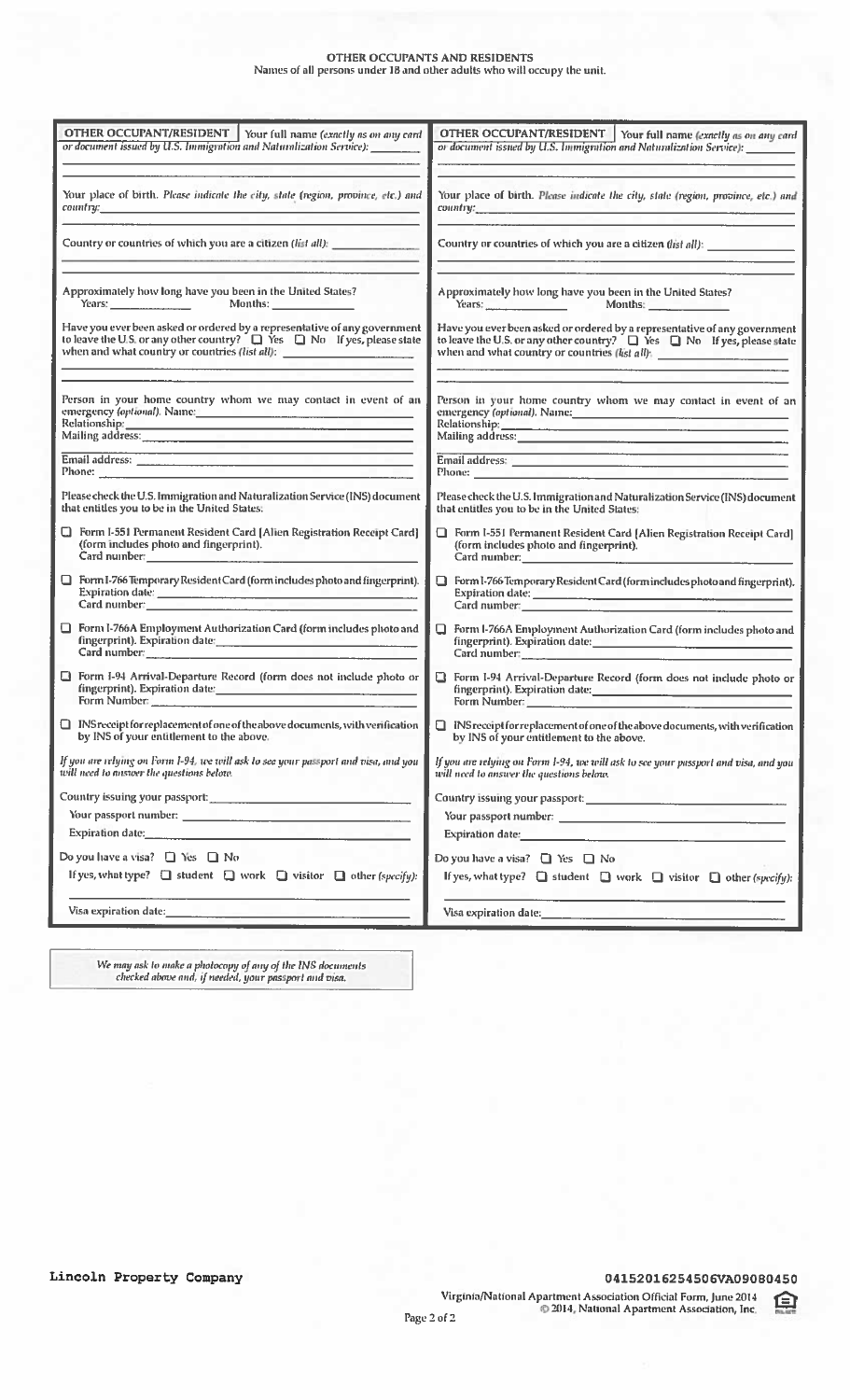## **United States Citizenship and Immigration Services Addendum** ("USCIS Addendum")

This United States Citizenship and Immigration Services Addendum ("USCIS Addendum") is hereby made a part of the Apartment Lease Contract ("Lease"), entered into on  $\frac{1}{20}$ , 20 by and between ("Property Manager") (Managing Entity Name) ("Resident") who leases an apartment unit located at and ("Community") with the same force and effect as though

set forth in the Lease. Except as provided herein, the provisions of the Lease shall remain unaffected.

All residents residing in the Community must provide documentation establishing that he or she legally resides in the United States in a manner consistent with the laws and regulations enforced by the United States Citizenship and Immigration Services, unless otherwise prohibited by law. All residents are responsible for maintaining the legal right to reside within the United States at all times during their stay at a Lincoln community by complying with all applicable laws and regulations including, but not limited to, United States Citizenship and Immigration Services requirements.

Resident understands that the Property Manager is relying on Resident's representations, statements and documentation provided as verification of his or her legal residency within the **United States.** 

By signing below, Resident is affirming that that the information provided to validate legal residency within the United States is true and correct. Resident further agrees that at all times during his or her lease agreement Resident will comply with all applicable laws and regulations, including USCIS requirements, to maintain legal residency.

**Resident Signature:** 

Date:

THIS FORM SHOULD NOT BE USED IN CALIFORNIA OR ANY OTHER STATE WHERE THE REQUEST FOR INFORMATION REGARDING LEGAL RESIDENCY IS PROHIBITED BY LAW.